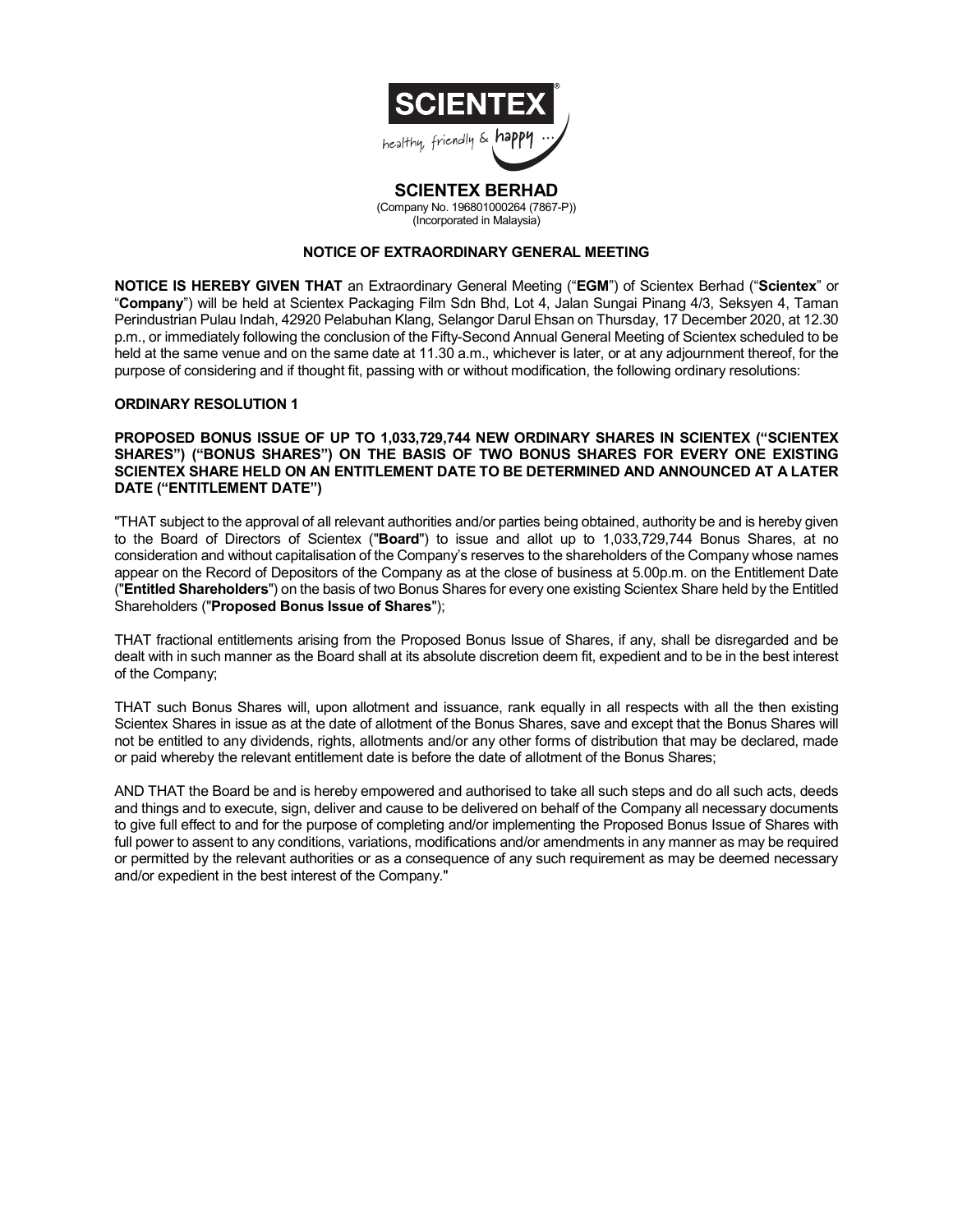### ORDINARY RESOLUTION 2

# PROPOSED ISSUANCE OF UP TO 103,372,974 FREE WARRANTS IN SCIENTEX ("WARRANTS") ON THE BASIS OF ONE WARRANT FOR EVERY FIVE EXISTING SCIENTEX SHARES HELD ON THE SAME ENTITLEMENT DATE AS THE PROPOSED BONUS ISSUE OF SHARES

"THAT subject to the approval of all relevant authorities and/or parties being obtained, authority be and is hereby given to the Board to issue and allot up to 103,372,974 Warrants, in registered form and constituted by a deed poll constituting the Warrants to be executed by the Company ("Deed Poll"), to the shareholders of the Company on the basis of one Warrant for every five existing Scientex Shares held on the same Entitlement Date as the Proposed Bonus Issue of Shares ("Proposed Issue of Free Warrants");

THAT the Board be and is hereby authorised to allot and issue such additional Warrants as may be required or permitted to be issued in accordance with the provisions in the Deed Poll ("Consequential Warrants"), and where required, to adjust from time to time the exercise price and/or the number of the Warrants to which the holders of the Warrant are entitled to be issued in consequence of the adjustments in accordance with the provisions of the Deed Poll;

THAT the Board be and is hereby authorised to allot and issue such appropriate number of new Scientex Shares arising from the exercise of the Warrants by the holders of the Warrants in accordance with the provisions of the Deed Poll, including such appropriate number of new Scientex Shares arising from the exercise of the Consequential Warrants;

THAT fractional entitlements arising from the Proposed Issue of Free Warrants, if any, shall be disregarded and be dealt with in such manner as the Board shall at its absolute discretion deem fit, expedient, and to be in the best interest of the Company;

THAT the Board be and is hereby authorised to enter into and execute the Deed Poll on behalf of the Company with full powers to assent to any conditions, variations, modifications and/or amendments in any manner as may be required or imposed by the relevant authorities or deemed necessary by the Board, and subject to all provisions and adjustments contained in the Deed Poll, to assent to any modifications and/or amendments to the exercise price, and/or number of Warrants as may be required or permitted to be revised as a consequence of any adjustments under the provisions of the Deed Poll with full power to implement and give effect to the terms and conditions of the Deed Poll, and to take all steps as the Board deems fit and/or expedient in order to implement, finalise and give full effect to the Deed Poll;

THAT the new Scientex Shares to be issued arising from the exercise of the Warrants and/or the Consequential Warrants shall, upon allotment and issuance, rank equally in all respects with all the then existing Scientex Shares in issue as at the date of allotment of such Scientex Shares, save and except that the new Scientex Shares to be issued arising from the exercise of the Warrants and/or the Consequential Warrants will not be entitled to any dividends, rights, allotments and/or any other forms of distribution that may be declared, made or paid whereby the relevant entitlement date is before the date of allotment of such new Scientex Shares;

THAT the proceeds raised from the exercise of the Warrants, if any, be utilised for the purposes set out in the circular to shareholders of the Company dated 18 November 2020 and the Board be authorised with full power to vary the manner and/or purpose of utilisation of such proceeds in such manner as the Board may deem fit, necessary and/or expedient, subject to the approval of the relevant authorities, if applicable, and in the best interest of the Company;

AND THAT the Board be and is hereby empowered and authorised to take all such steps and do all such acts, deeds and things and to execute, sign, deliver and cause to be delivered on behalf of the Company all necessary documents to give full effect to and for the purpose of completing and/or implementing the Proposed Issue of Free Warrants with full power to assent to any conditions, variations, modifications and/or amendments in any manner as may be required or permitted by the relevant authorities or as a consequence of any such requirement as may be deemed necessary and/or expedient in the best interest of the Company."